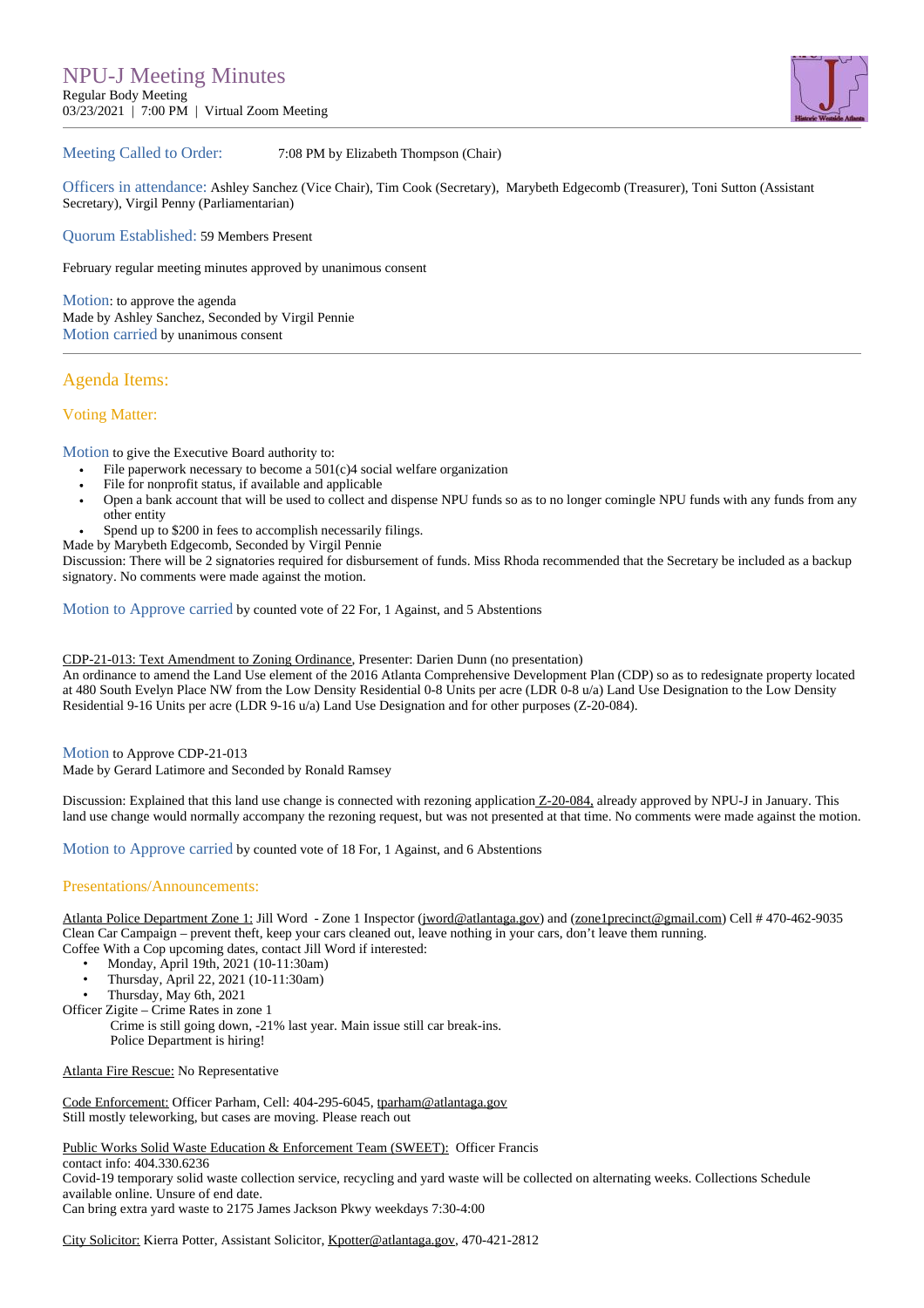If you missed a court date, contact her. Diversion program: if you have a ticket that is screened for diversion, contact them to get it dismissed.

Department of Watershed: Kim Davis, Office of Communication and Community Relations, 678-521-1590, [kcdavis@atlantaga.gov](mailto:kcdavis@atlantaga.gov) Toilet Rebate Program – \$50 and \$100 rebates for installing new, low-flow toilets. Consider getting an irrigation water meter to save money if you do outdoor watering, contact DPW.

Department of Customer Service (ATL311): Shantre LittleJohn

New system on the web portal. Can create an account to let you track status of all your service requests and pay your water bill. Report municipal issues by dialing 311 or using the ATL311 phone app, visit atl311.com, or email atl311@atlantaga.gov

Councilmember Hillis' Office: Alan Holmes, 404-330-6044

Food distribution event happened today.

City Council passed some legislation that will put about \$100M TAD funding toward Beltline dev

City Council passed the short term rental legislation which requires property owners to register – Fee of \$50 for registration, will subject to hotel/tourism tax, \$500 fine for non-registration.

FEMA (Federal Emergency Management Agency) will reimburse funeral costs of up to \$7k for families who have lost loved ones during the Pandemic. Go to their website for application.

Councilmember Brown's office: Vonda Malbrough, [ymalbrough@atlantaga.gov](mailto:ymalbrough@atlantaga.gov) or 470-829-4456 Office is analyzing requests for traffic calming measures: Accepted: Tiger flowers Dr, Wadley St (expediting study) Failed: Carver drive and Morehouse Dr failed, and Boone also not eligible. Still working: Detroit Ave.

Councilmember Bond's Office: Dana Dodds, [mbond@atlantaga.gov](mailto:mbond@atlantaga.gov) or 404-330-6770 Community Clean Up - [https://1drv.ms/u/s!Al\\_SFkFa0LwcmVQLW5bKjEFGpNma?e=a6Cwmb](https://1drv.ms/u/s!Al_SFkFa0LwcmVQLW5bKjEFGpNma?e=a6Cwmb) Grocery Give Away -https://1drv.ms/u/s!Al\_SFkFa0LwcmVPMvBML6mb5sZ2U?e=qDYSIf Town Hall with Councilmember Bond – Last Thursday in April.

Fulton County Commissioner Hall's Office: Anita Harris, Director of Legislative and Community Affairs for Fulton County District 4, 404.312.6222 or [Anita.Harris@fultoncountyga.gov](mailto:Anita.Harris@fultoncountyga.gov)

Applications for rental assistance are closed, but more funding may come.

Pushing state legislators for an eviction moratorium COVID Vaccinations – All adults now eligible – Schedule at <https://gta-vras.powerappsportals.us/> Food Deliveries still happening every Thursday. If in need, contact her.

Planner's Report: Chido Baker

Upcoming NPU University courses, visit www.npuatlanta.org/npuucatalog or call 404.546.0158. April 8<sup>th</sup> 6-8pm – Worksource Development, April 11<sup>th</sup> 6-8pm - Intro to Invest Atlanta, April 19<sup>th</sup> 6-8pm – Parliamentary Procedure New Tree Protection Ordinance in the works To report unpermitted construction activity, email CodeBustersDCP@atlantaga.gov or call 404.865.8550. More info: <https://www.atlantaga.gov/Home/Components/News/News/13482/1338> For information on the 2021 design awards bit.ly/UDCawards For public hearings or other department info: <https://www.atlantaga.gov/government/departments/city-planning> Follow NPU voting activity on the NPU Dashboard: https://www.npuatlanta.org/npu-dashboard For info on the CDP, visit [www.atlcitydesign.com/comprehensive-development-plan](http://www.atlcitydesign.com/comprehensive-development-plan)

Urban Planning and Management, Carter Coleman Police Reform and Law Enforcement Survey [WWW.surveymonkey.com/r/ATLPoliceReform](http://www.surveymonkey.com/r/ATLPoliceReform) Looking for feedback on perceptions and needs for policing Need responses from all areas of City!

# Committee Updates:

Bylaws Committee – Ashley Sanchez, ashcapitalholdings@gmail.com Held first meeting. Discussed with treasurer process for NPU-J registering as a 501c4. Went over proposed amendments from last year, will be voted on next month:

- Article 3 section 1 No member will have more than 1 vote
- Article 4 section 1 Afford the first opportunity for making a motion on matters of zoning, alcohol licensing or special permits to the affected neighborhood
- Article 4 section 8 1) Bylaws shall clarify whether candidates for office can be officers in a neighborhood association, 2) Secretary should make available a list of eligible candidates for office 3) Open floor for nominations at September meeting, 4) Encourage nominees from each Neighborhood 5) Clarify whether nominees can serve on the nominations committee
- Article 5 section  $1 -$  Meetings may be held virtually
- Article 5 section 2 Chair will provide notice of meetings to all previous attendees and will make efforts to contact those without email access.

Still seeking representatives from each neighborhood!

Neighborhoods:<br>Center Hill – Rolanda Powell <mark>Center Hill –</mark> Rolanda Powell<br>Meetings are first Thursday, next is March 4<sup>th</sup> at 6pm!